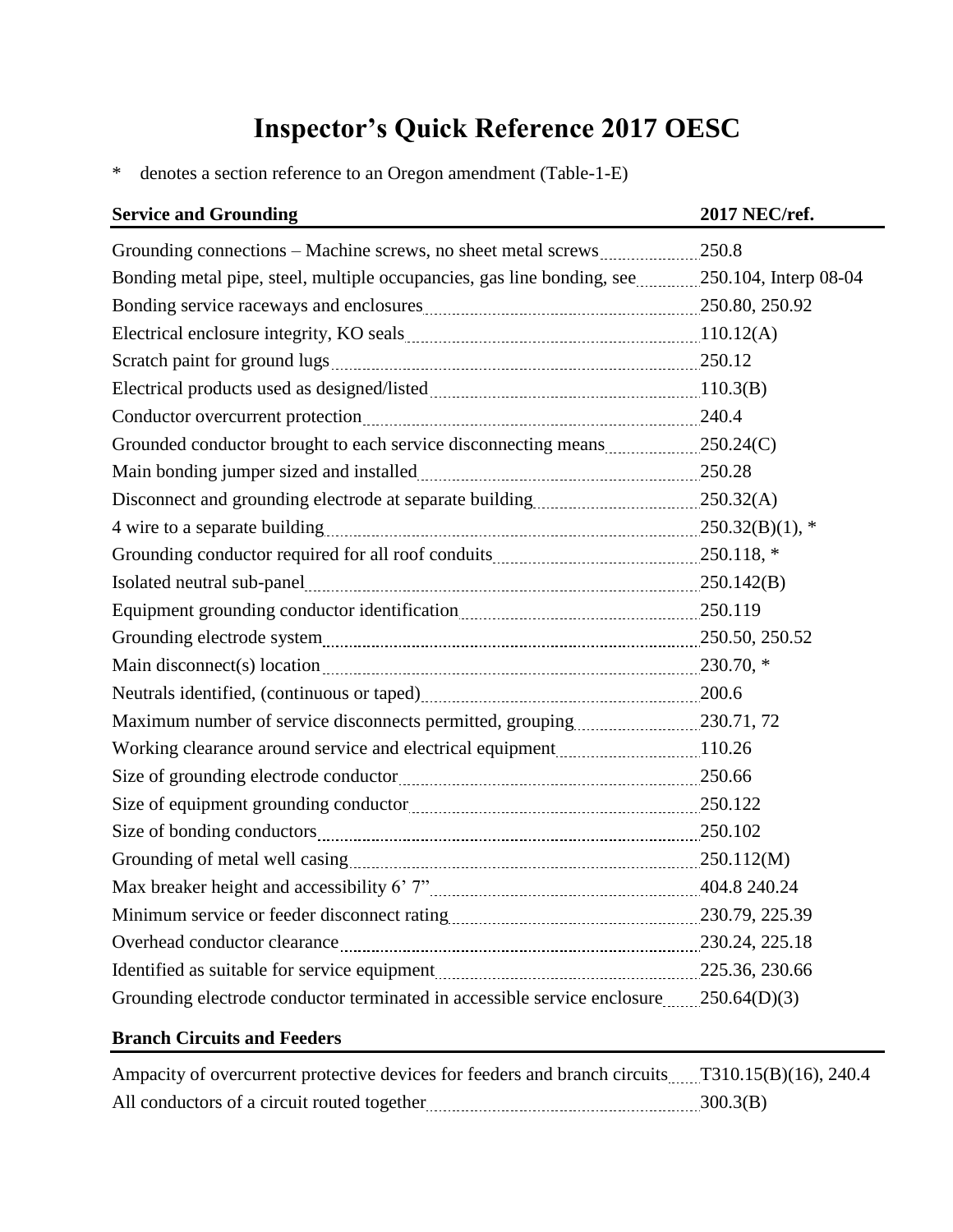| Bathroom receptacle locations. w/in 3ft of basin [11] [210.52(D) [210.52(D)]                       |  |
|----------------------------------------------------------------------------------------------------|--|
|                                                                                                    |  |
|                                                                                                    |  |
|                                                                                                    |  |
|                                                                                                    |  |
|                                                                                                    |  |
|                                                                                                    |  |
| Electrical connections, use of $60^{\circ}$ or $75^{\circ}$ column of table $310.15(B)(16)$ 110.14 |  |
|                                                                                                    |  |
| Minimum cover and burial depth outside feeders under 600 volts T300.5                              |  |
|                                                                                                    |  |
|                                                                                                    |  |
|                                                                                                    |  |
|                                                                                                    |  |
| Lighting outlet switch location requirements [11, 210.70] 210.70                                   |  |
|                                                                                                    |  |
|                                                                                                    |  |
|                                                                                                    |  |
| Circuit breakers used as switches manual contract and the 240.83(D)                                |  |
|                                                                                                    |  |
| NM cable above T bar ceiling, protection from damage 2000 2000 2000 334.12, 334.15, *              |  |
|                                                                                                    |  |
|                                                                                                    |  |
| Tap rules and location of overcurrent protection manuscriman 240.21                                |  |
|                                                                                                    |  |

## **Final Inspection – Service and Grounding**

|                                                                                  | 408.36(D)                |
|----------------------------------------------------------------------------------|--------------------------|
|                                                                                  | 250.104(B), Interp 08-04 |
| Circuit directory and breaker knock outs <b>Manufarity 108.4</b> , 408.7, 110.12 |                          |
|                                                                                  |                          |
|                                                                                  | 408.54                   |
| Grounding electrode connection accessible w/ exceptions 250.68                   |                          |
|                                                                                  |                          |
|                                                                                  |                          |